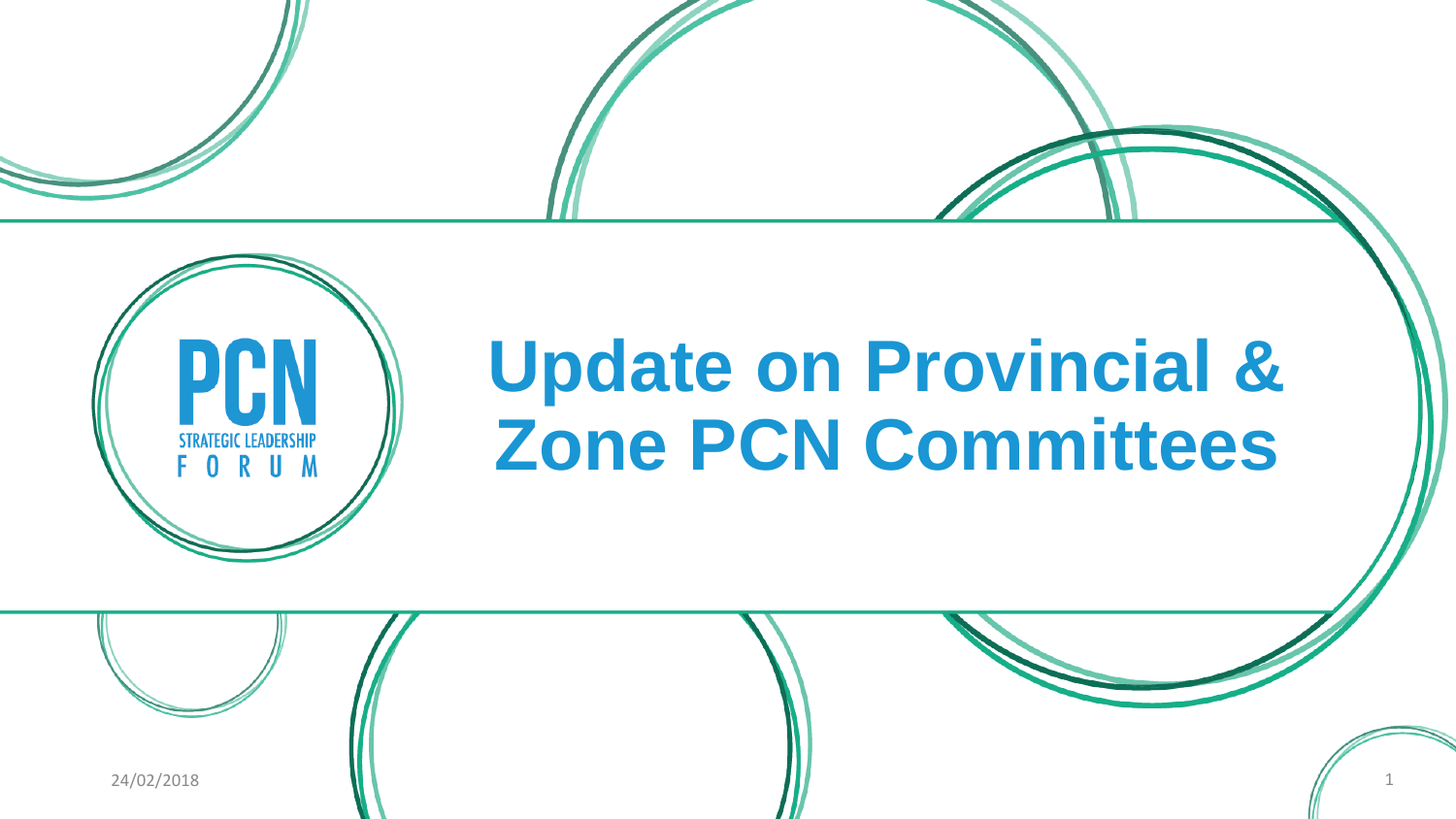

# **PCN Governance**



you are here

**CARE COORDINATION** 

**ENHANCED ACCESS** 

PATIENT CENTRED INTERACTIONS

CULTURE & SUSTAINABILITY

ORGANIZED EVIDENCE BASED CARE

**TEAM BASED CARE** 

**PANEL & CONTINUITY** 

**CAPACITY FOR IMPROVEMENT** 

**ENGAGED LEADERSHIP** 



**PIAINABILITY** 

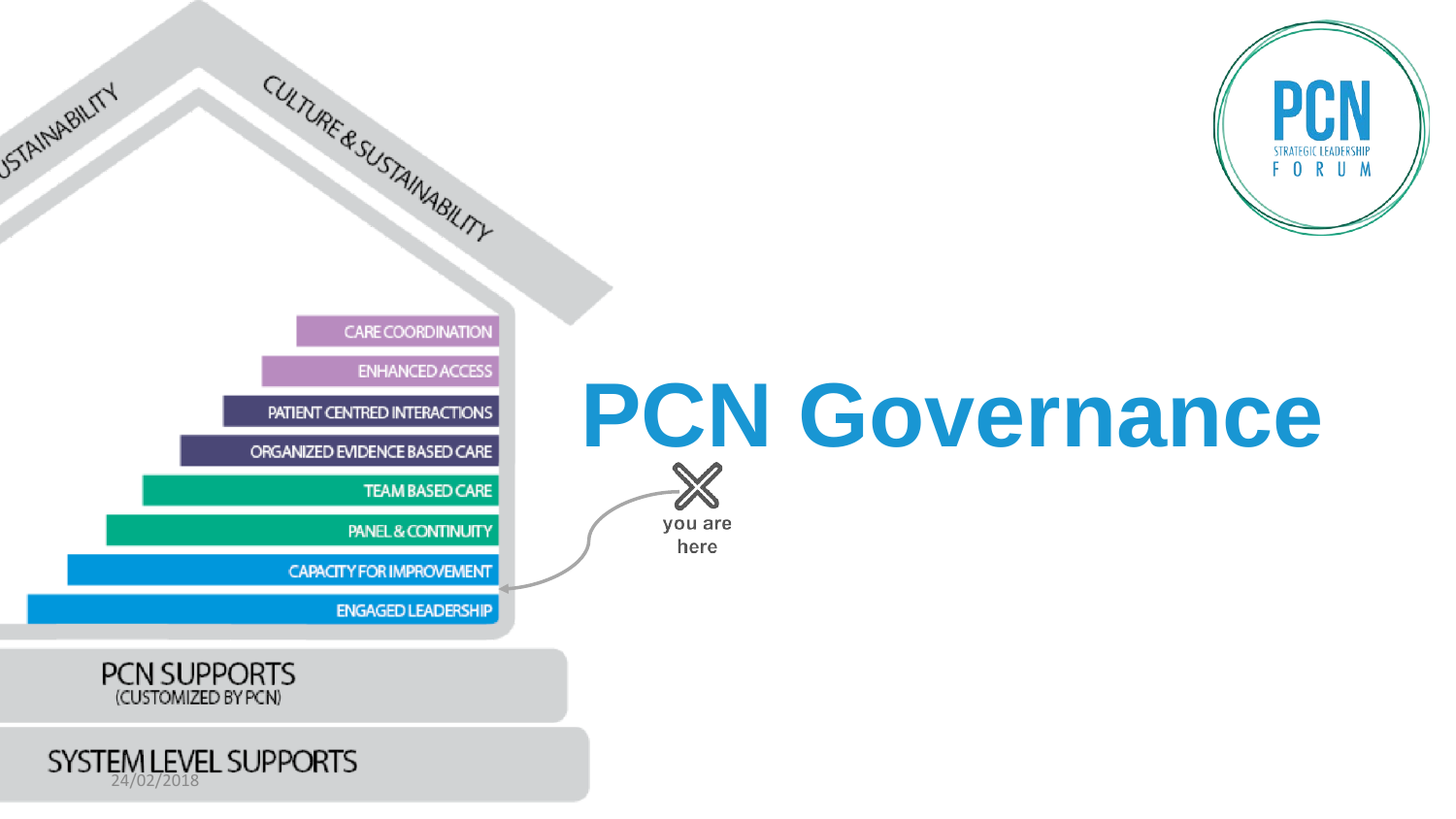





3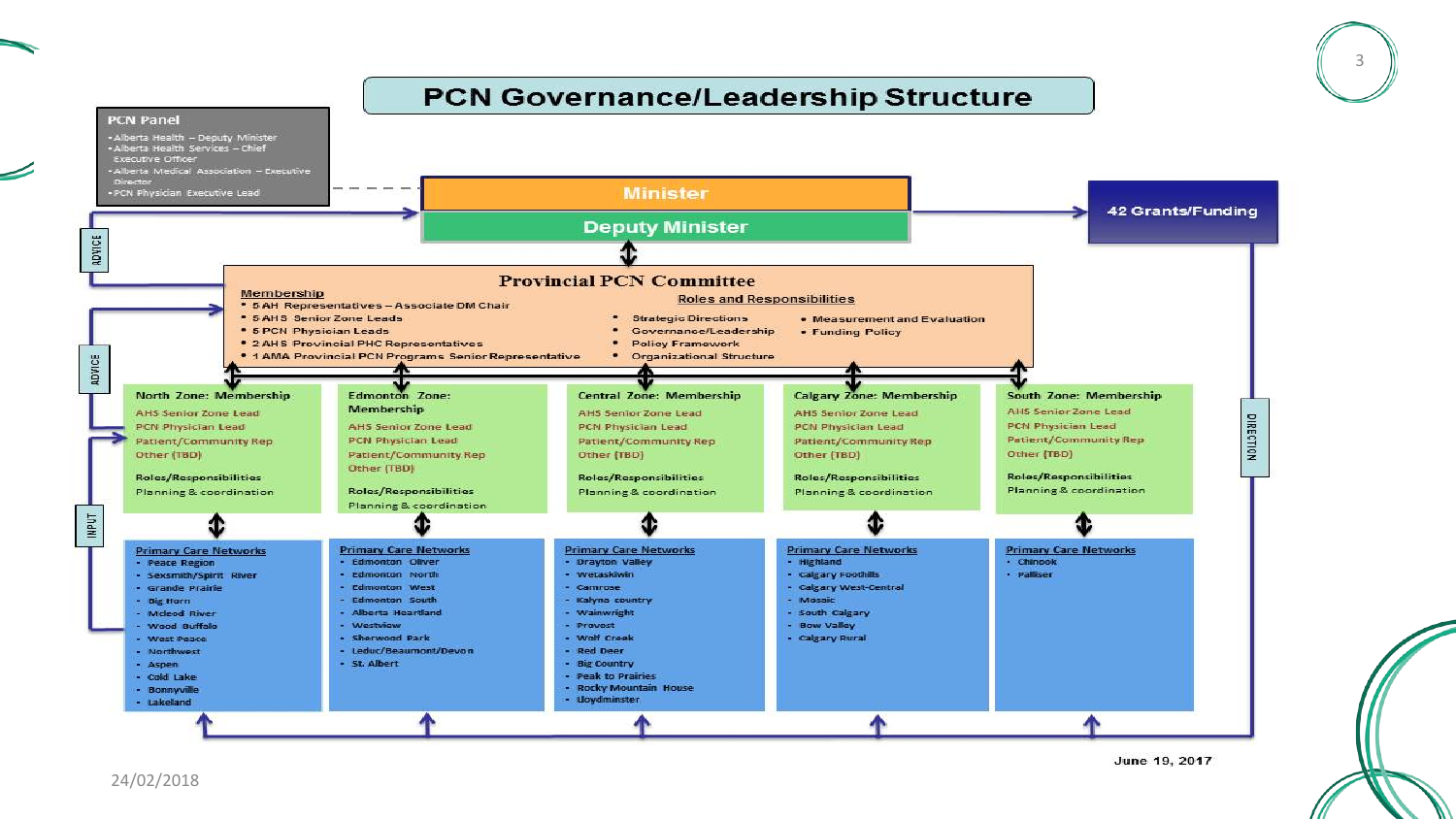

# **Provincial Committee Priorities**



CARE COORDINATION

**ENHANCED ACCESS** 

PATIENT CENTRED INTERACTIONS

CULTURE & SUSTAINABILITY

ORGANIZED EVIDENCE BASED CARE

**TEAM BASED CARE** 

**PANEL & CONTINUITY** 

**CAPACITY FOR IMPROVEMENT** 

**ENGAGED LEADERSHIP** 



**USTAINABILITY** 

SYSTEM LEVEL SUPPORTS 4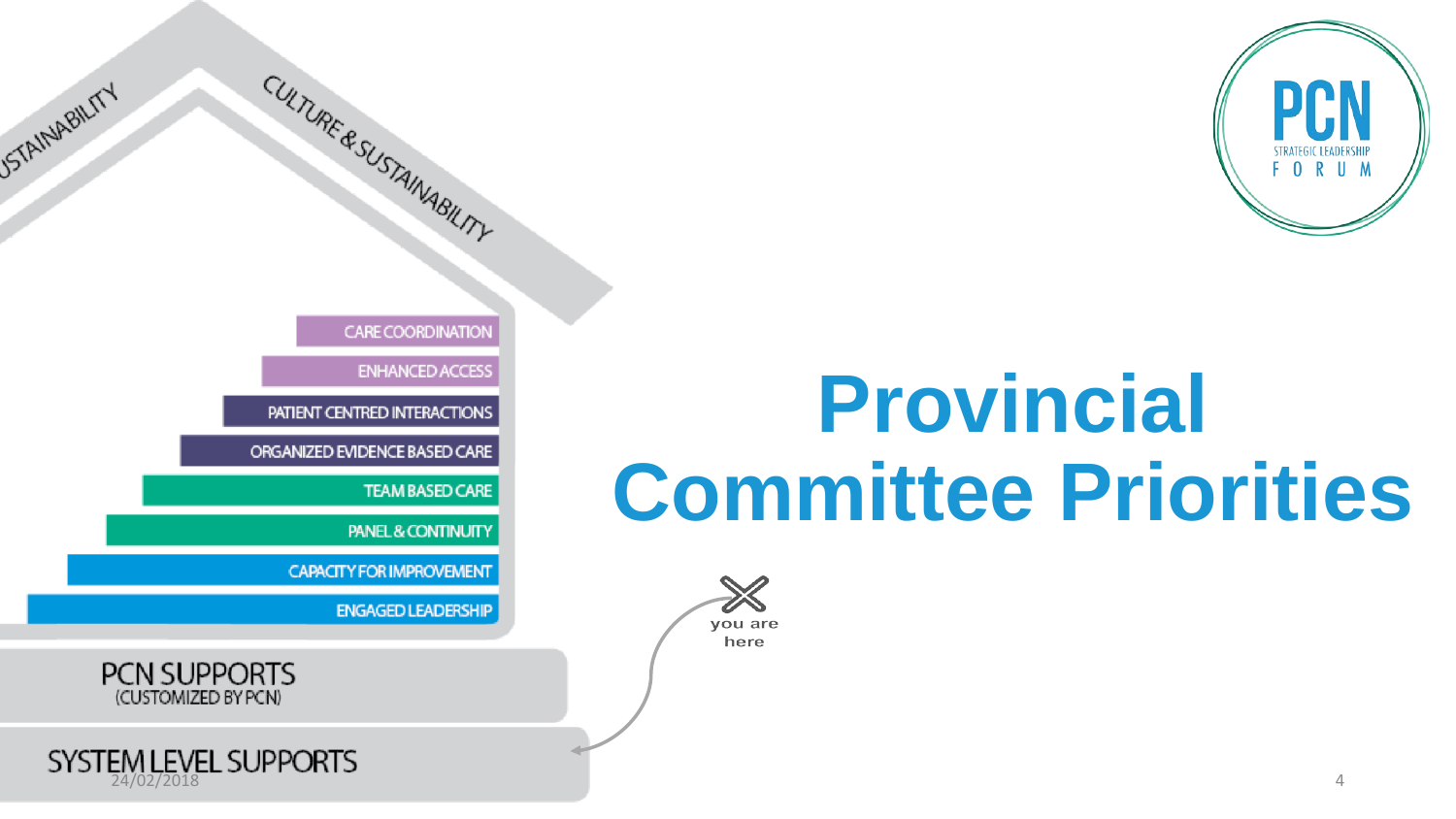

### Provincial PCN Committee Priorities

#### **Objective 1: Accountable and effective governance**

- **1.Monitor and report on outcomes using a performance measurement and evaluation framework.**
- **2. Support policy recommendations regarding a revised funding model.**

#### **Objective 2: Strong partnerships and transitions of care**

**1. Establish policy directions for transitions of care between primary health care and other services.** 

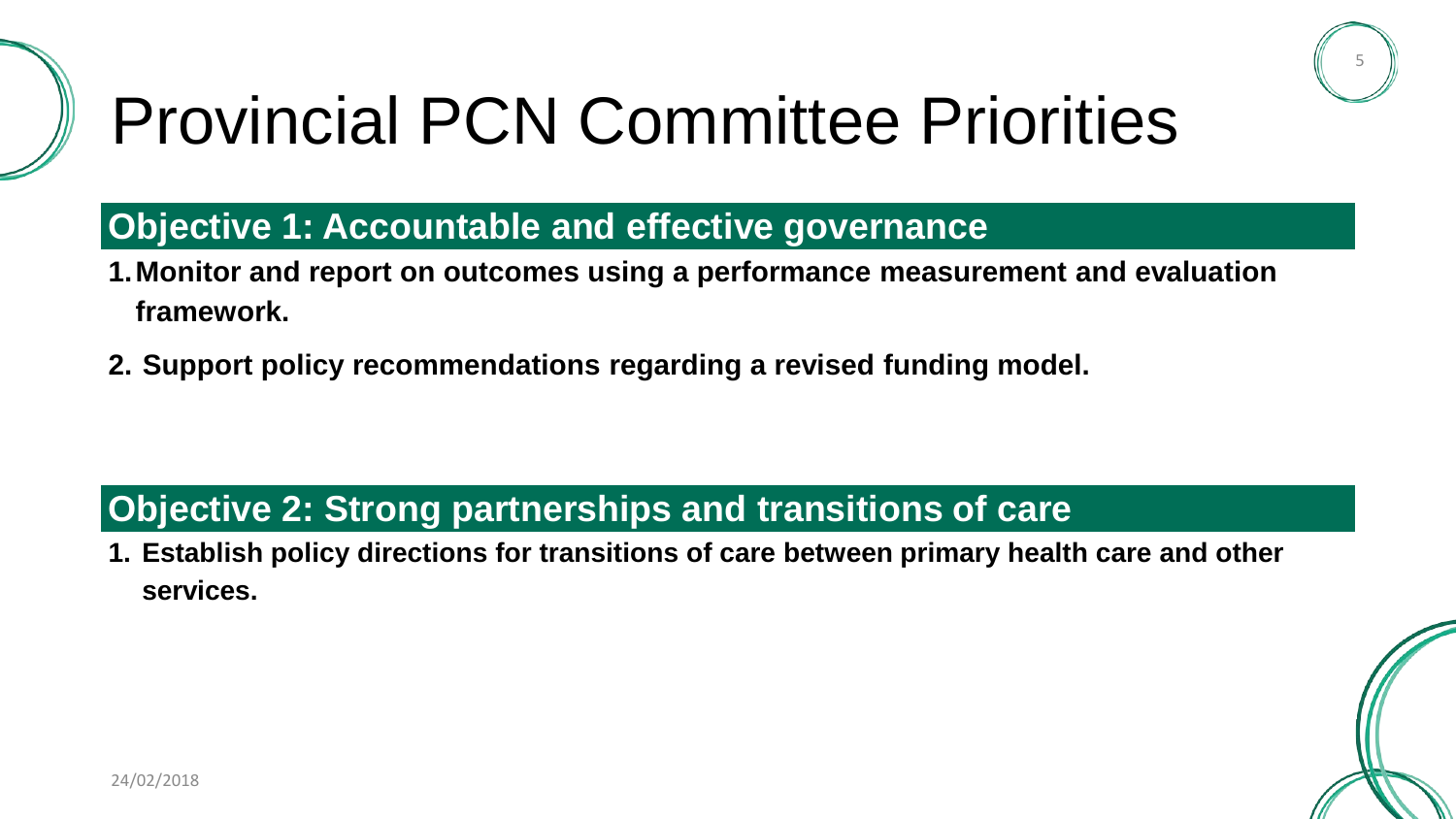

### Provincial PCN Committee Priorities

#### **Objective 3: Health needs of the community and population**

- **1.Define, and identify policy direction for primary health care populations and service delivery planning.**
- **2.Support Physician Resource Planning to develop needs based models**

#### **Objective 4: Patient's medical home**

- **1. Achieve full participation by family physicians/primary care providers and PCNs in the Central Patient Attachment Registry (CPAR).**
- **2. Improve provincial information continuity.**
- **3. Expand access to primary health care services.**

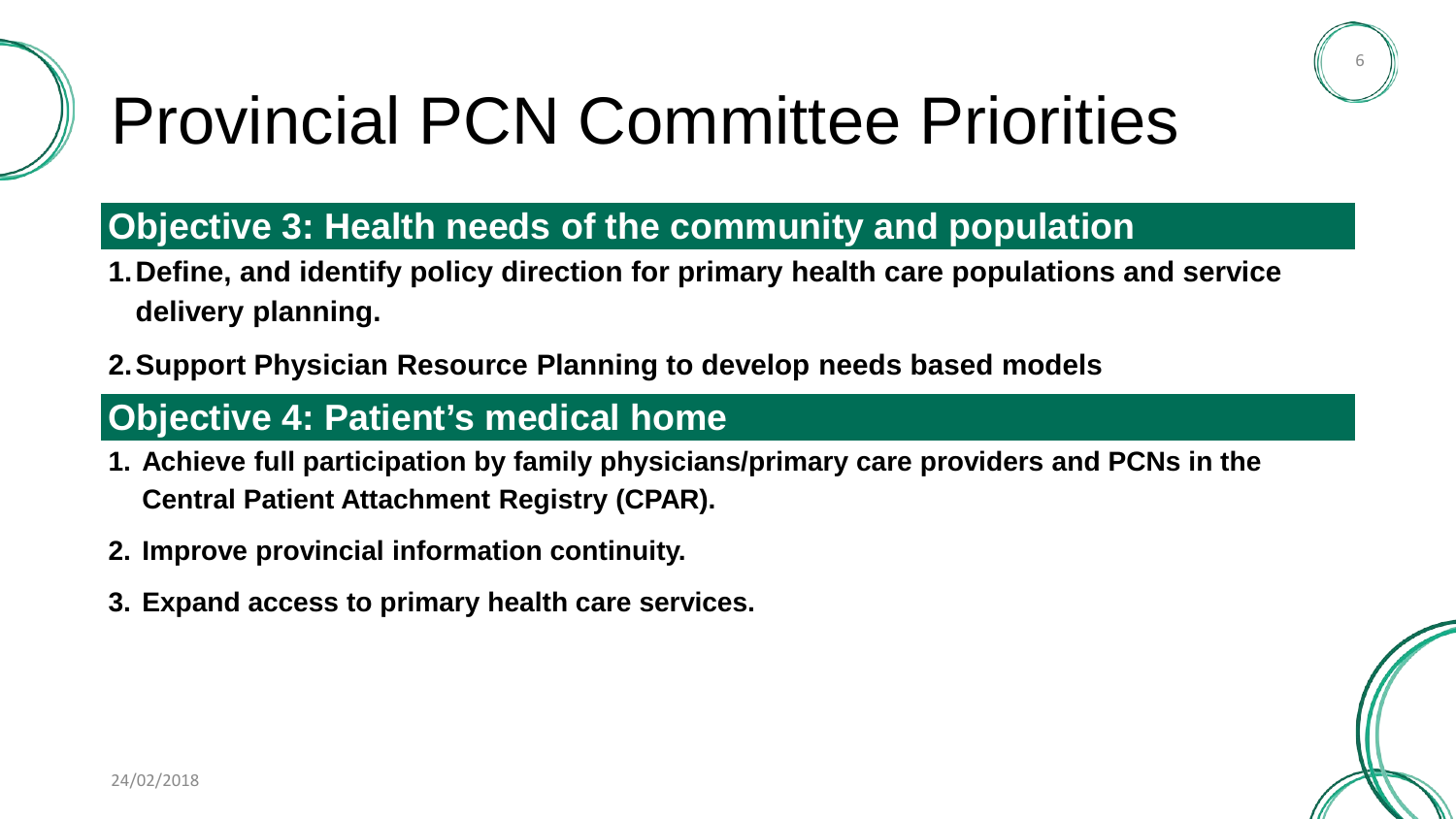



For more information please visit the link below.

[http://www.health.alberta.ca/initiatives/primary-care-networks](http://www.health.alberta.ca/initiatives/primary-care-networks-governance.html)[governance.html](http://www.health.alberta.ca/initiatives/primary-care-networks-governance.html)

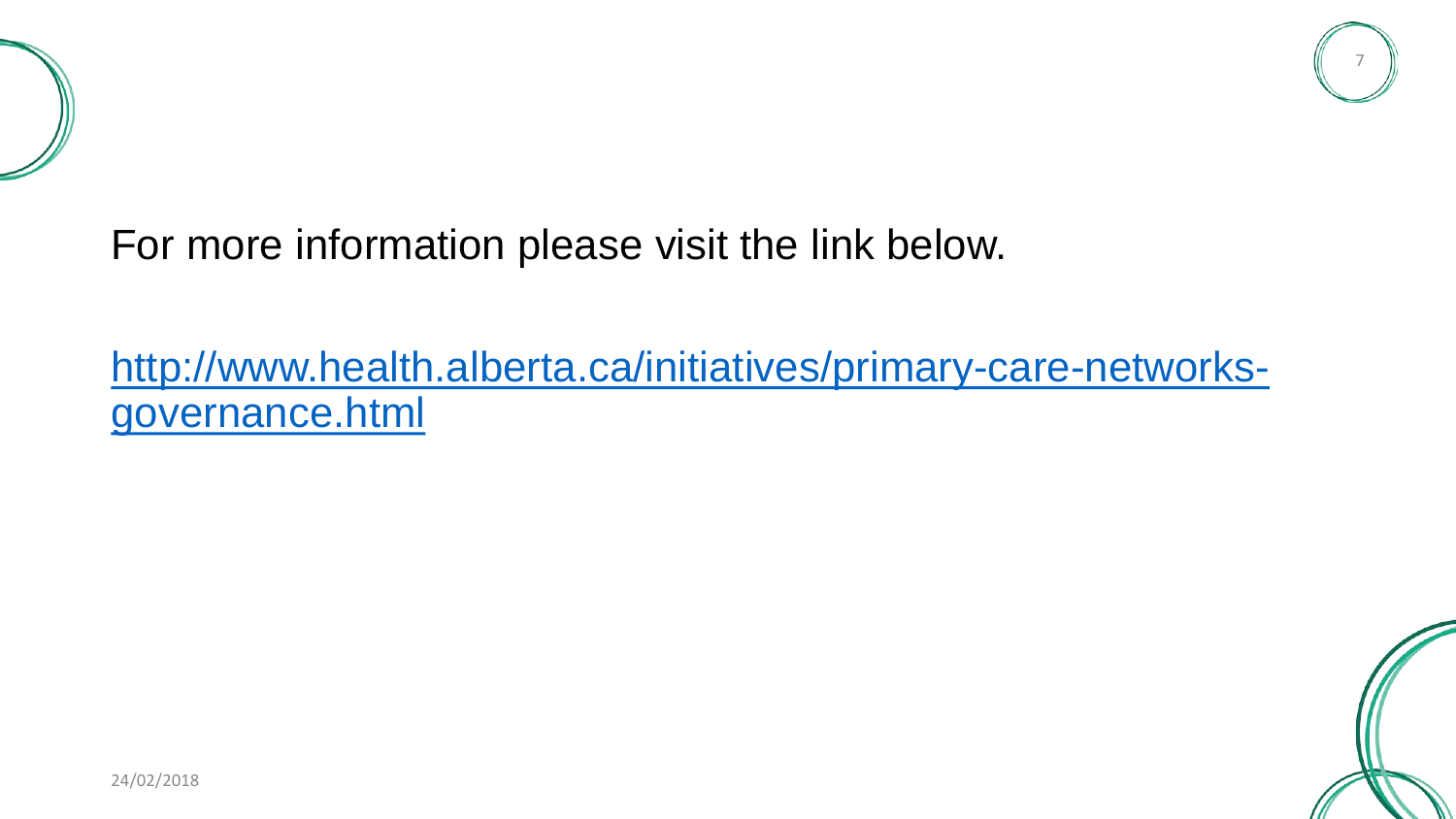

# **Zone Service Planning**

CULTURE & SUSTAINABILITY **USTAINABILITY** CARE COORDINATION you are here **ENHANCED ACCESS** PATIENT CENTRED INTERACTIONS ORGANIZED EVIDENCE BASED CARE **TEAM BASED CARE PANEL & CONTINUITY CAPACITY FOR IMPROVEMENT ENGAGED LEADERSHIP** 



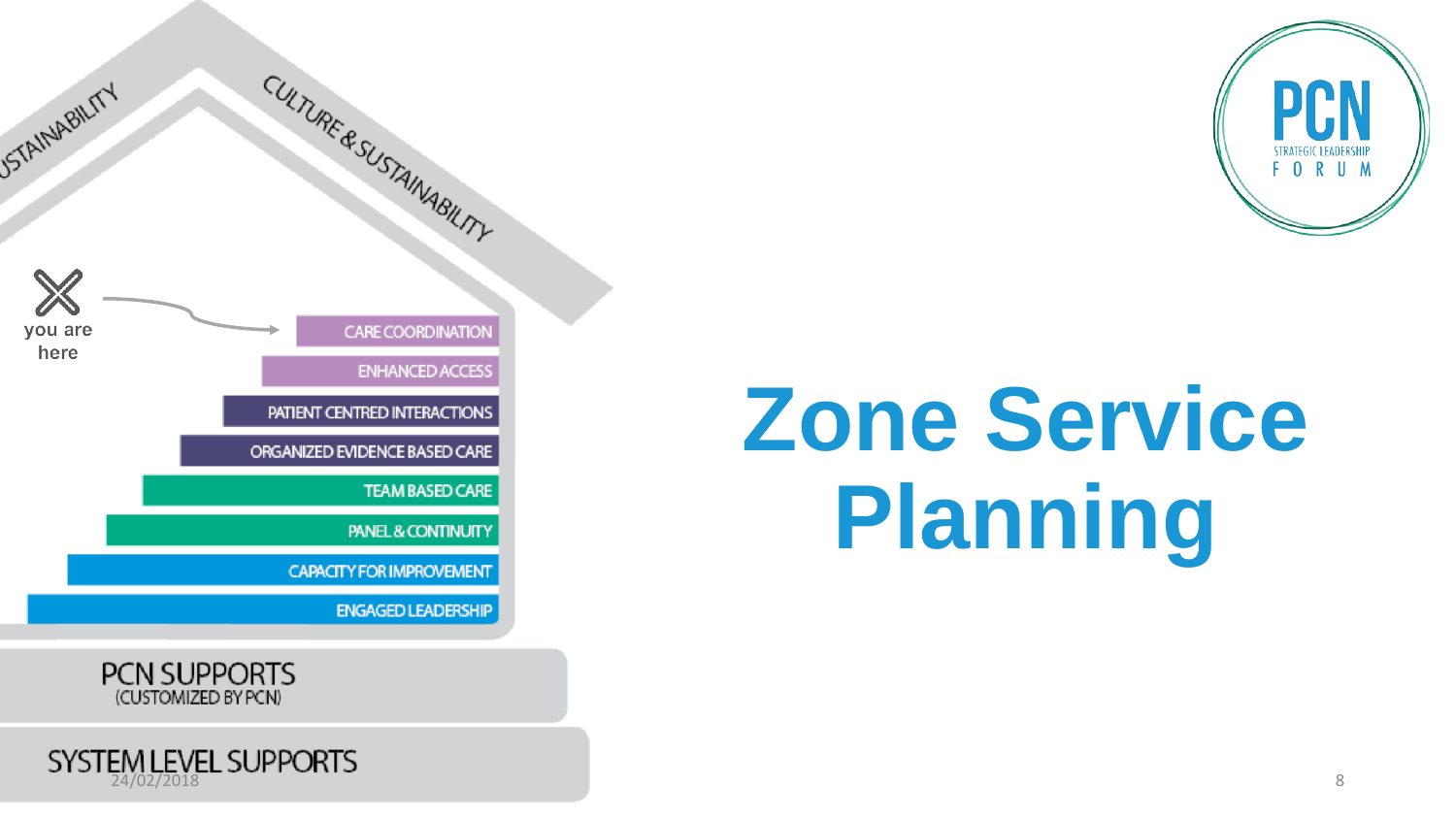

### **Primary Care Network Zone Service Planning**

The PCN Committee Zone Service plans, through the identification of **population based service priorities** will ensure Albertans will be able to receive more consistent, comprehensive and seamless care closer to home.

□ Population level data  $\Box$  Inventory of existing services □ Attachment information

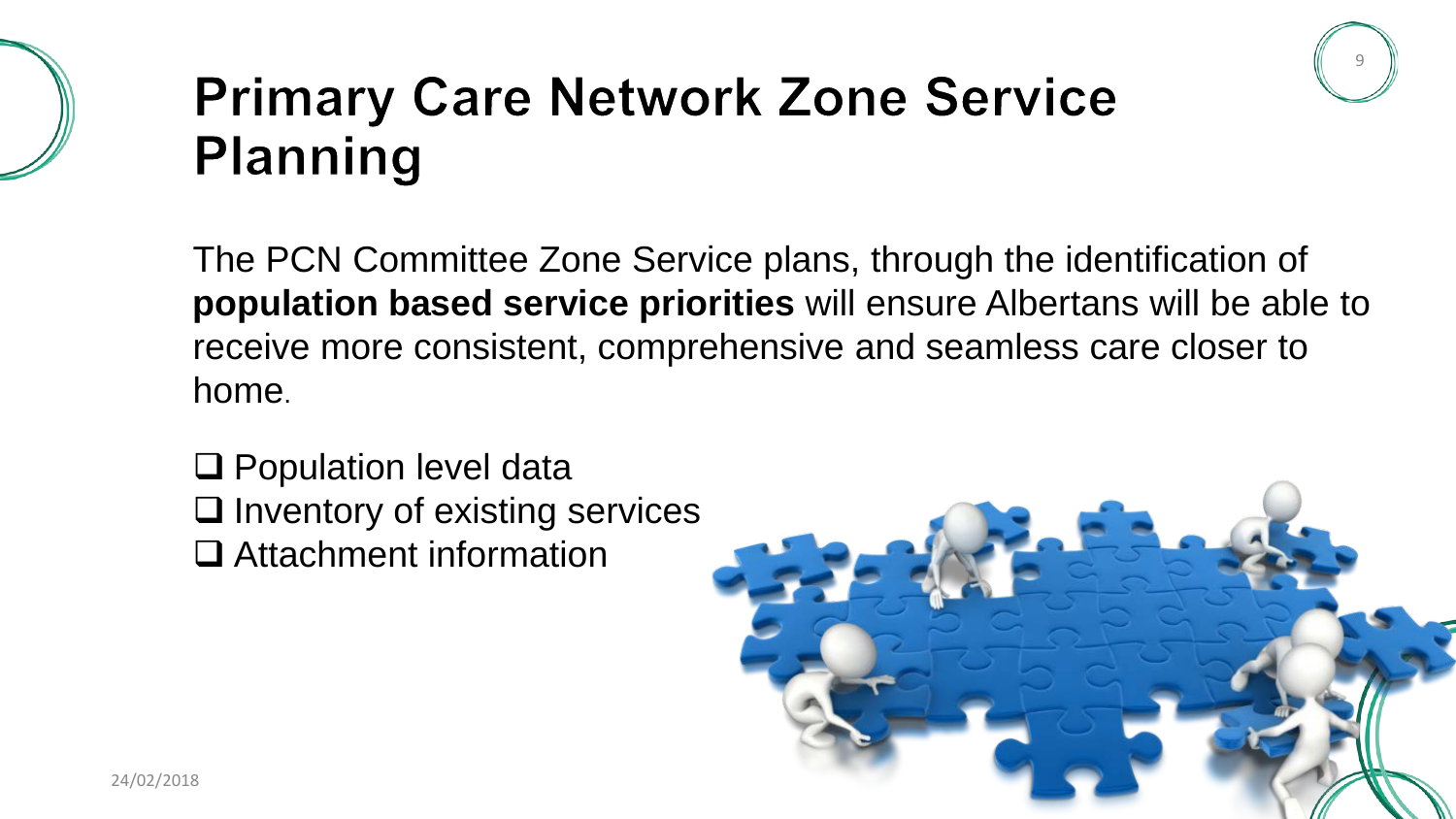# Why?

10

Opportunity for PCN cross-programming, planning and prioritization of Primary Care services to support the broader sharing of resources.

Opportunities for alignment and prioritization across PCN and AHS community based services.

□ Often in planning, issues can drive the plan. A PCN Zone service plan allows partners to begin at a high level and understand current resources and populations to look for trends and potential gaps.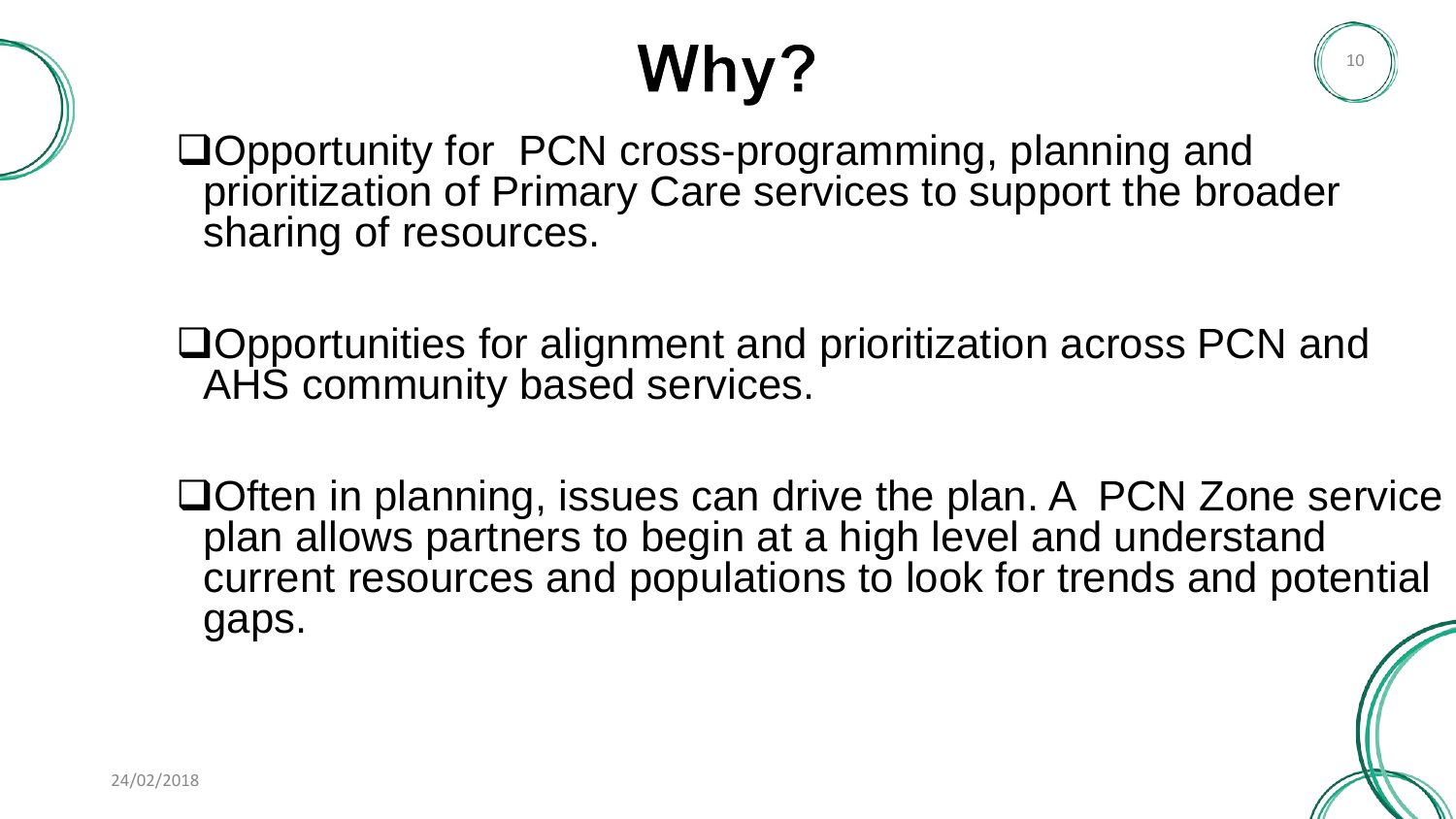

### **Service Planning Process**

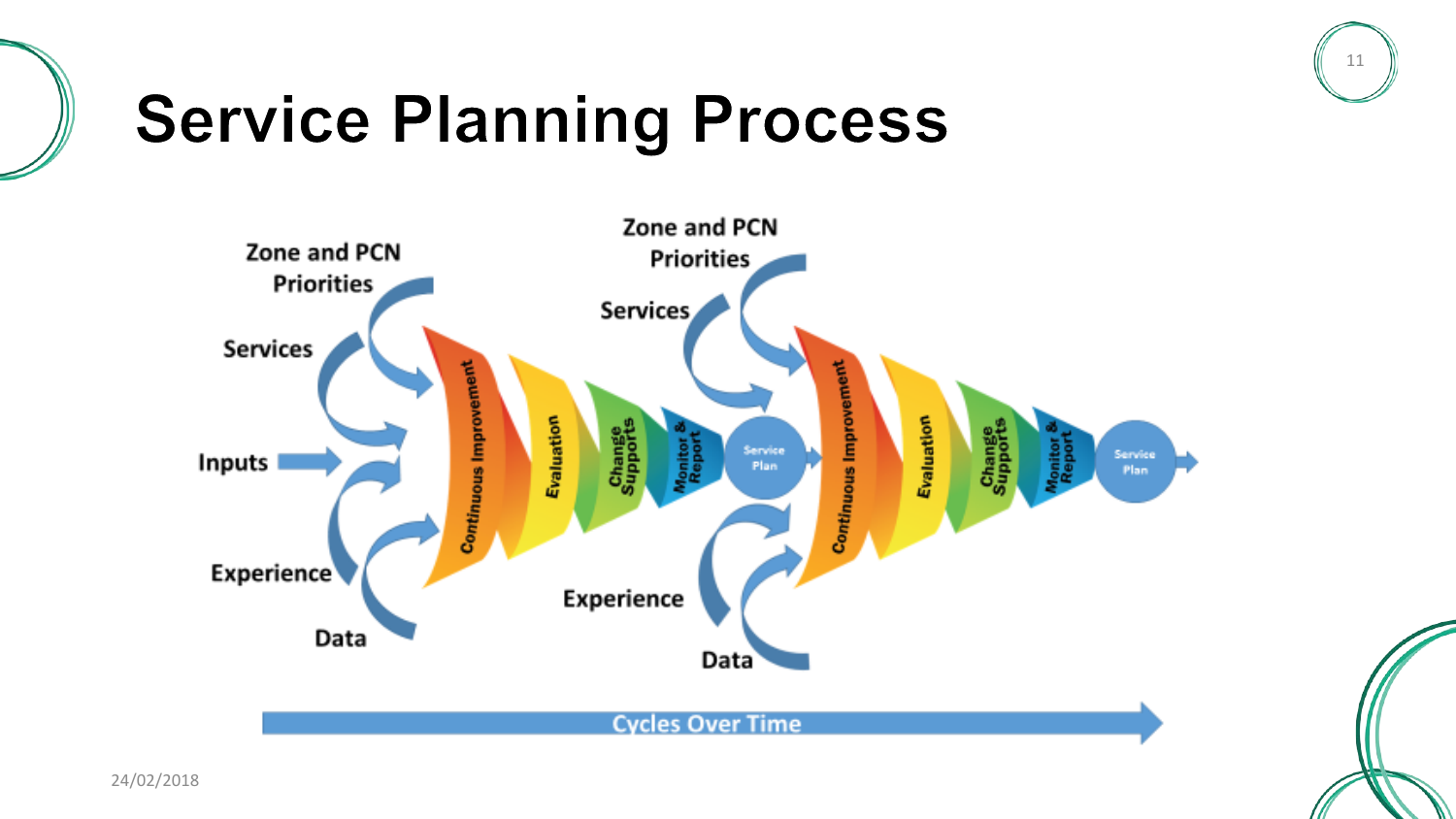





### **Governance Implementation Transition Structures**

**Provincial Supports team** 

**PCN Zone Committee Service plan Advisory group** 

**Zone support teams**